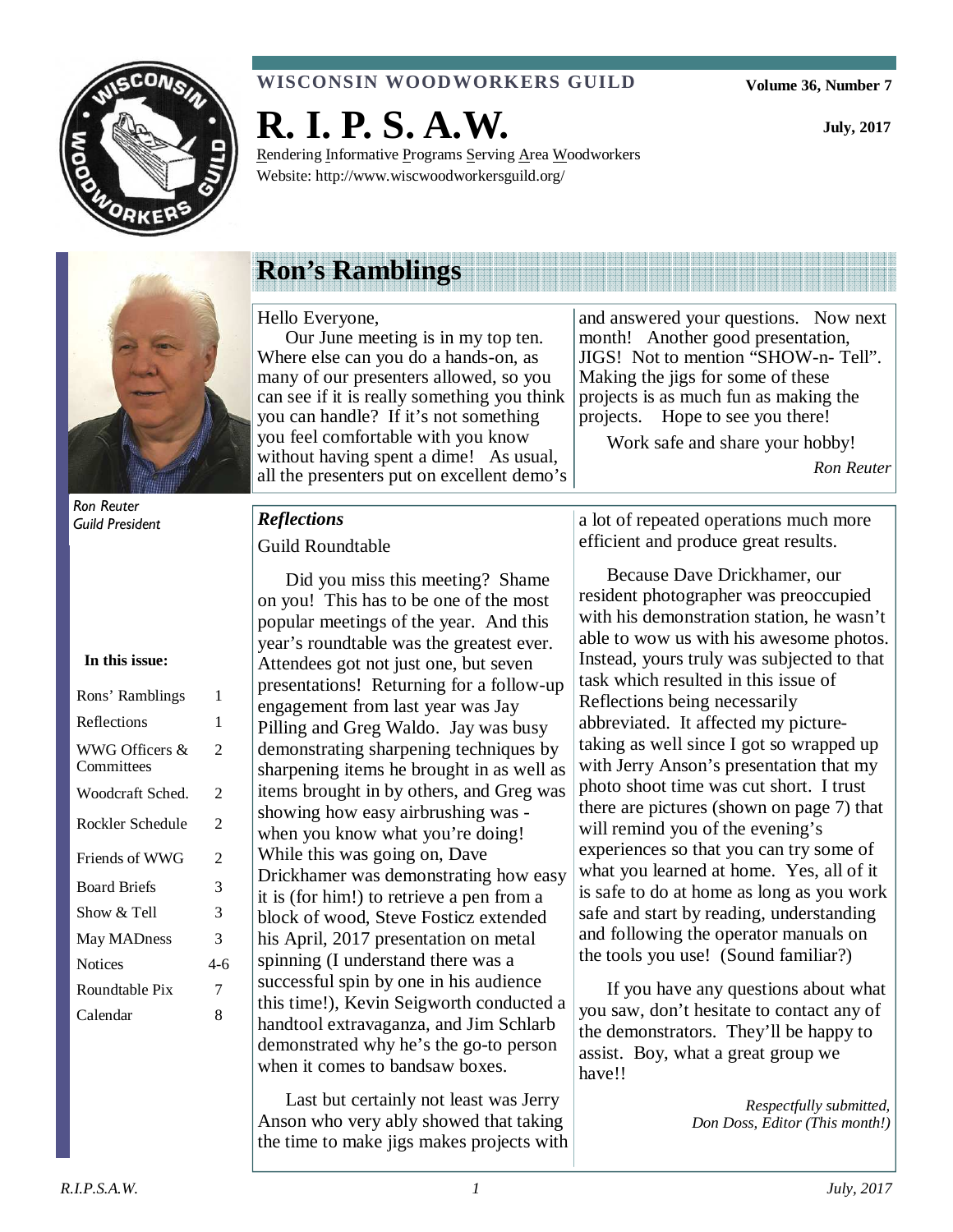|                                           | <b>WWG Officers &amp; Directors</b>                                                       |                              | <b>Woodcraft Class Schedule - Tuition assessed</b>                                       |
|-------------------------------------------|-------------------------------------------------------------------------------------------|------------------------------|------------------------------------------------------------------------------------------|
| <b>President</b><br><b>Vice President</b> | <b>Ron Reuter</b><br>ronbo439@yahoo.com<br><b>Greg Waldo</b><br>Waldog1050@sbcglobal.net  | 262/784-5877<br>414/769-1553 | <b>Basic Router Techniques, Thu, July 6, 6 PM - 9</b><br>PM, Dan McClanahan              |
| <b>Treasurer</b>                          | <b>Andy Wagner</b><br>yxandy2001@sbcglobal.net                                            | 414/327-7505                 | <b>Woodworking for Women, Thu, July 20, 5 PM -</b><br>9 PM, Dan McClanahan               |
| <b>Secretary</b>                          | Jack Zbiegien, Sr.<br>zbiegien@zbie.com                                                   | 262/483-8522                 | <b>Hand Cut Dovetail Techniques, Sat, July 22,</b><br>9:30 AM - 3:30 PM, Kevin Seigworth |
| <b>Membership Dir. Ron Pederson</b>       | rpederson9561@gmailcom                                                                    | 262/442-4089                 | Turned Christmas Ornaments, Thu, July 27, 6                                              |
| Program Dir.                              | <b>Jay Pilling</b><br>Jaypilling537@gmail.com                                             | 414/425-5692                 | PM - 9 PM, Chris Kraemer                                                                 |
|                                           | <b>WWG Committees</b>                                                                     |                              | <b>Woodcraft Demonstrations</b>                                                          |
| <b>Audio/Video</b>                        | <b>Jerry Anson</b><br>janson@wi.rr.com                                                    | 414/453-4537                 | Sharpening, Saturday July 8, 1 PM                                                        |
|                                           | <b>Tom Hipsak</b><br>thipsak $@$ wi.rr.com                                                | 262/865-8512                 | The GRR-RIPPER Push Block, Saturday July 15,<br>1 PM                                     |
| <b>Publications</b>                       | <b>Leila Crandall-Frink</b><br>leila.frink@gmail.com                                      | 414/453-4118                 | For further details, contact Woodcraft of                                                |
|                                           | <b>Don Doss</b><br>FourPartHarmony@att.net<br><b>Dave Drickhamer</b><br>dldrick@gmail.com | 414/281-2854<br>414/852-1498 | Milwaukee: 14115 W. Greenfield Ave., New<br>Berlin, 262-765-6770                         |
| <b>Raffles</b>                            | <b>Jim Schlarb</b>                                                                        | 262/968-4830                 |                                                                                          |
| <b>Toy Chairman</b>                       | <b>Norm Lange</b><br>glfinman@mailbox.org                                                 | 920/474-7183                 |                                                                                          |
| <b>Bee Houses</b>                         | <b>Lyle Husar</b><br>lylehusar@yahoo.com                                                  | 262/542-0043                 |                                                                                          |
| Webmaster                                 | <b>Dave Steingart</b><br>dasteingart@yahoo.com                                            | 414/688-7078                 |                                                                                          |

| <b>Rockler Class Schedule - Tuition assessed</b>                     | Turn a Wooden Bowl; Gary Datka - July 22 at<br>$9:30$ AM |
|----------------------------------------------------------------------|----------------------------------------------------------|
| Rockler Trim Router Table Demo; Matt Catchell -<br>July 5 at 4:00 PM | <b>Rockler Demonstrations</b>                            |
| The Scroll Saw Not Just for Wood; July 11 at 4:00                    | July 1: Miter Fold Construction - 11AM                   |
| <b>PM</b>                                                            | July 8: Wood Finishing w/Rockler HVLP Sprayer            |
| Turn a Rockler Pizza Cutter; July 12 at 5:00 PM                      | $-11AM$                                                  |
| Christmas Ornaments; Matt Catchell - July 15 at                      | July 15: Porter Cable Restorer Sander - 11AM             |
| $1:00$ PM                                                            | July 22: Fun With Woodturning - 11AM                     |
| Sharpening Lathe Tools; July 16 at 11:00 AM $&$                      | July 29: Router Table Techniques - 11AM                  |
| 1:30 PM                                                              | For further details, contact Rockler: 1725 S 108th       |
| Scroll Saw Blades; July 18 at 4:00 PM                                | St., West Allis, 414-774-1882                            |

| <b>Friends of the Wisconsin Woodworkers Guild</b>                                         | Neu's Hardware Tools Paint, N95W16915 Falls |
|-------------------------------------------------------------------------------------------|---------------------------------------------|
|                                                                                           | Parkway, Menomonee Falls, WI 53051          |
| <b>Homestead Finishing Products, Cleveland, OH Phone: 262-251-6550</b>                    |                                             |
| $(216)$ 631-5309 www.homesteadfinishing.com                                               | Woodcraft, 14115 W. Greenfield Ave New      |
| <b>Rockler's (The Woodworker's Store)</b> 1725 S Berlin, WI 53151 Phone: $(262)$ 785-6770 |                                             |
| 108th St, West Allis, (414) 774-1882                                                      | <b>Woodline USA</b> (800) 472-6950          |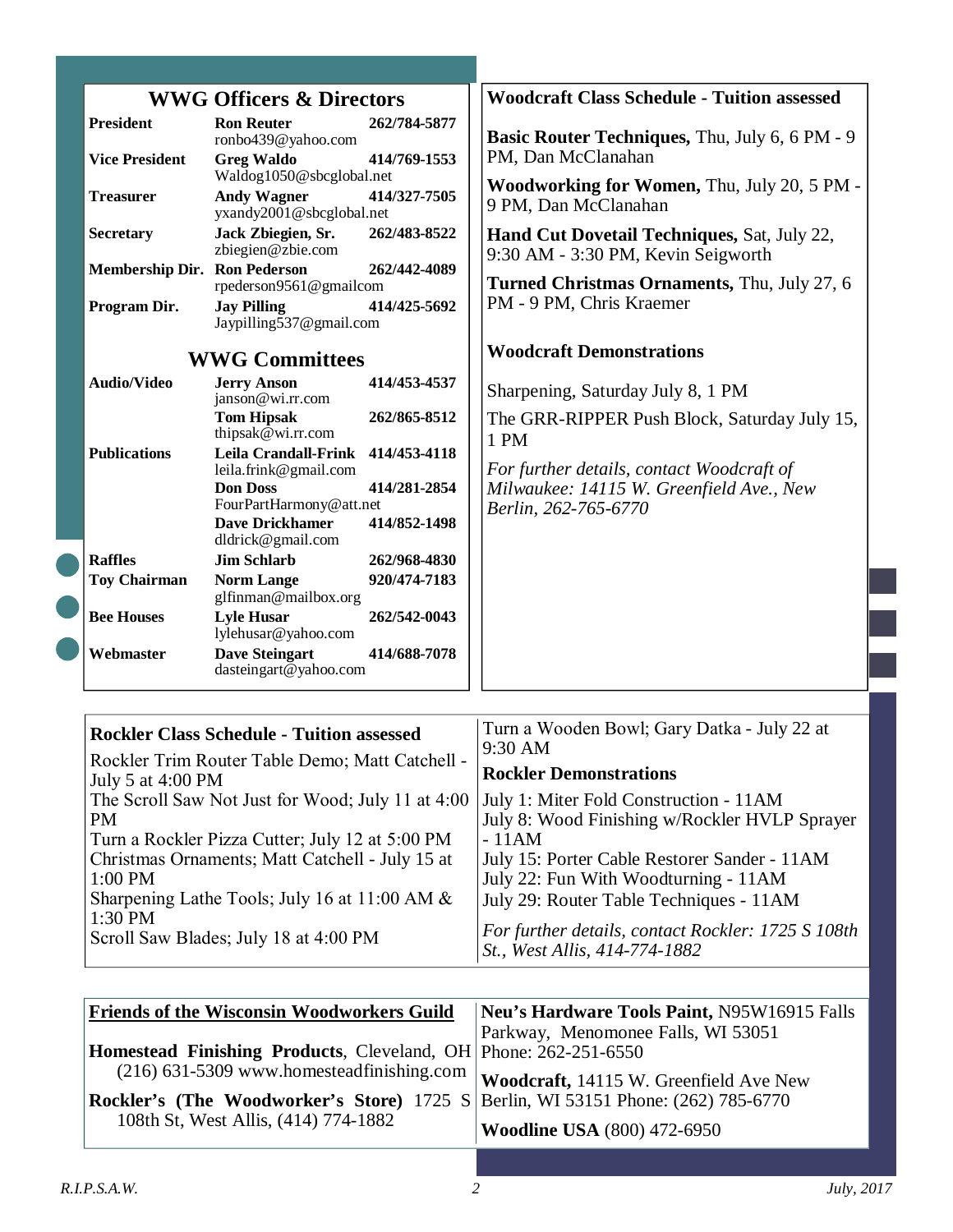#### **Wisconsin Woodworkers' Guild Board Meeting Briefs –** May 25, 2017

**Attendees:** Don Doss, Ron Pederson, Jay Pilling, Ron Reuter, Jim Schlarb, Andy Wagner, Greg Waldo, Jack Zbiegien, Sr.

**Membership:** Fifty-three (53) members/guests attended the May Guild Meeting. There are onehundred and four (104) members of the Guild as of 05/25/17.

**Treasury:** \$6,248.46 balance as of 05-25-17. This includes \$130 from our first silent auction.

**Notes:** The meeting was held in the lower level of Woodcraft, and started at 6:30 pm. Results of the first silent auction are in, and \$130 was added to the Treasury. Preparation for the Annual Board Meeting and Financial Review took place. Most of the meeting was devoted to acquiring a member workshop facility. A plan of action was presented and commitments for follow-up were made.

*A reminder that all items for publication in R.I.P.S.A.W. should be sent to both Leila Crandall-Frink (leila.frink@gmail.com) and Don Doss (FourPartHarmony@att.net).* 

*Respectfully Submitted, Jack Zbiegien, Sr.* 





Craig Baltz **Dave Barber Craig Baltz Eric Novak** 

## **May MADness**



On Wednesday, May 17th, Jay Pilling and I were privileged to attend a meeting of the MADwoodworkers of Madison, Wisconsin. Our purpose was to get a first-hand look at how one club incorporates a workshop as part of their meeting. This was the second of at least three meetings dedicated to produce a cutting gauge for all attendees.

Those in attendance at the May meeting were (pictured left to right) Jay, Darrell Vogt, Dick Christianson, Dave Peterson, Tim Dietrich, Randy Heineman, Matt McGrath, Gary Denis, Steve First, Denny Egre, Dean Collins, Terry Kirkpatrick, Kris

Wojcik, Tom Mercer and myself. They meet at the Woodcraft store in Monona. There are four workbenches for the guys to work at and they rotate through the power tools, in this case, a mortising machine and a drill press.

Jay and I brought back a number of ideas for us to work on toward having a workshop with our group. A few obvious handicaps are the number of members we have and the number of work benches. These aren't insurmountable obstacles but we need to work through them. Stay tuned!

*Respectfully, Don Doss*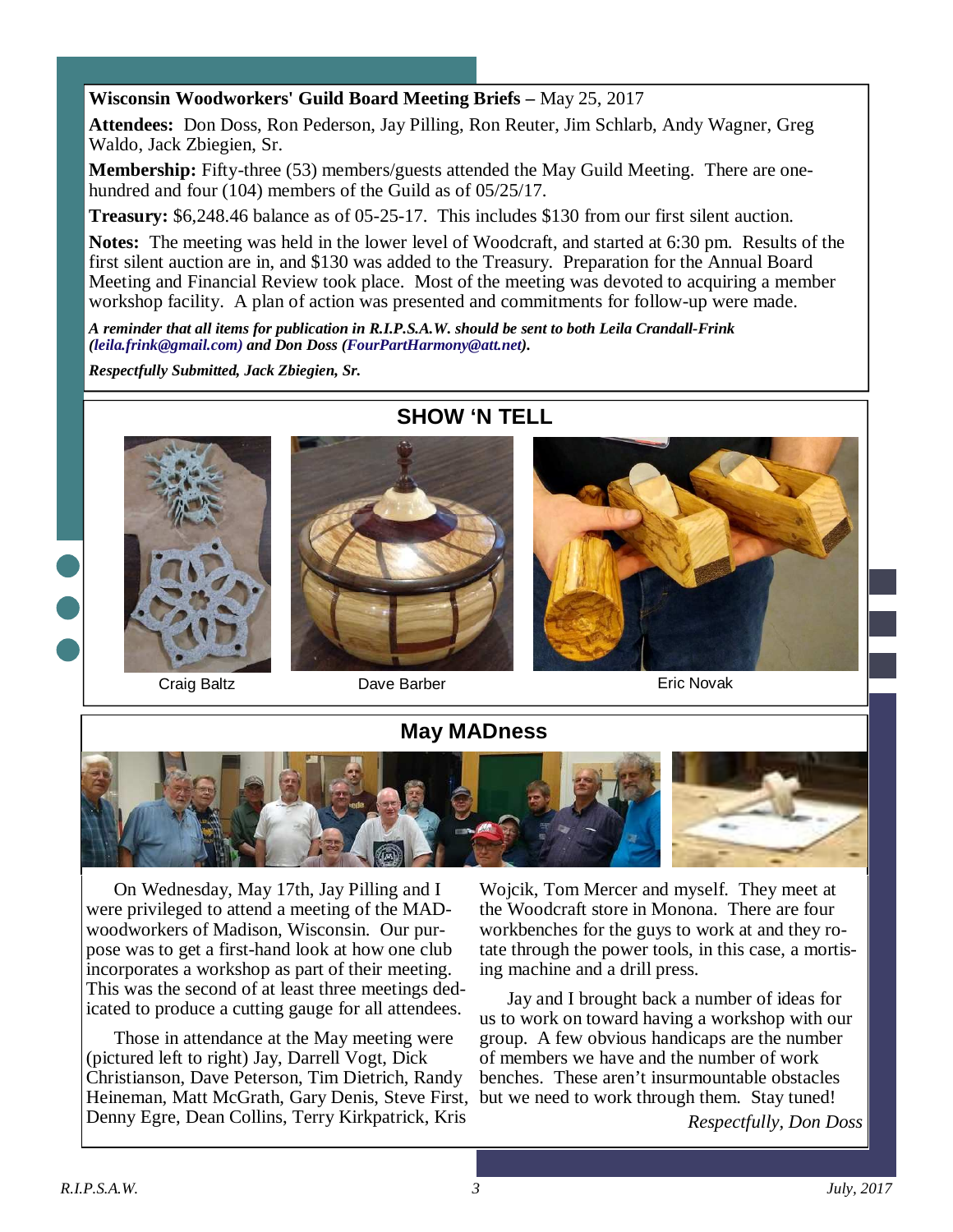| <b>BEE HOUSES</b><br>This is a reminder from Lyle Husar who is collecting<br>names of those interested in pursuing this venture and<br>then set up a meeting to collect thoughts and set up a<br>plan of action. To express your interest, please<br>contact Lyle by phone (262-542-0043) or e-mail<br>(lylehusar@yahoo.com). All you're committing<br>yourself to do now is to learn more. So now, while its<br>fresh on your mind, pick up the phone and make the<br>call - one call, that's all!!                                                                                                                                                                                                    | Notice: For sale items now on WWG Website.<br>Please check out our 'For Sale' page(s) on the WWG<br>Website which is updated regularly. Go to http://<br>wiscwoodworkersguild.org/ForSaleETC.html. Alt-<br>hough the listings are screened for interest to our<br>members, WWG is not responsible for the accuracy of<br>the listings or for the quality of the products. Caveat<br>emptor - "Let the buyer beware".<br>Dave Steingart, Webmaster |  |
|---------------------------------------------------------------------------------------------------------------------------------------------------------------------------------------------------------------------------------------------------------------------------------------------------------------------------------------------------------------------------------------------------------------------------------------------------------------------------------------------------------------------------------------------------------------------------------------------------------------------------------------------------------------------------------------------------------|---------------------------------------------------------------------------------------------------------------------------------------------------------------------------------------------------------------------------------------------------------------------------------------------------------------------------------------------------------------------------------------------------------------------------------------------------|--|
| Facts about money -<br>Most paper money never sees puberty. With a life-span<br>of about $4\frac{1}{2}$ years, the \$10 bill is our shortest-lived note.<br>Our longest-lived note, the \$100 bill lasts only 15 years.<br>Two-dollar bills are seen as a rarity but there are more<br>$\bullet$<br>than 1.1 billion of them in circulation. You can find<br>them at most local banks.                                                                                                                                                                                                                                                                                                                  | A quarter has 119 grooves around its edge; a dime has<br>$\bullet$<br>118. The grooves were added to make it difficult for<br>people to file down the edges and sell the shavings as<br>precious metal.<br>• According to the U.S. Mint, it costs roughly 1.7 cents to<br>make a penny.<br>There are 293 ways to make change for a dollar.                                                                                                        |  |
| <b>Woodworking Clubs in Wisconsin and Northern Illinois</b>                                                                                                                                                                                                                                                                                                                                                                                                                                                                                                                                                                                                                                             |                                                                                                                                                                                                                                                                                                                                                                                                                                                   |  |
| Badger Woodturners Club, Madison; First Tuesday of each month, 6:30pm. badgerwoodturners.org<br>$\bullet$<br>Capital Area Carvers, Madison, WI; Second Tuesday of each month, 7pm.<br>$\bullet$<br>capitalareacarversofwisconsin.org<br>DuPage Woodworkers, Glen Ellyn, IL, Fourth Wednesday each month except July,<br>$\bullet$<br>7pm. dupagewoodworkers.com.<br>Fox Valley Woodworking Club, Batavia, IL; First Tuesday of each month, 7:30pm; fvwwc.org<br>$\bullet$<br>Kettle Karvers Club, Plymouth, WI; First Wednesday each month, 6:30pm; kettlekarvers.org<br>$\bullet$<br>MAD Woodworkers, Monona, WI; Third Wednesday of each month, 6:30pm;<br>$\bullet$<br>madwoodworkers@yahoogroup.com |                                                                                                                                                                                                                                                                                                                                                                                                                                                   |  |
| Mid-Wisconsin Chippers, Neenah, WI. First Sunday each month 1:30pm; mwchippers@gmail.com<br>$\bullet$                                                                                                                                                                                                                                                                                                                                                                                                                                                                                                                                                                                                   |                                                                                                                                                                                                                                                                                                                                                                                                                                                   |  |
| Northeast Wisconsin Woodturners, Neenah, WI; Second Saturday, Sept. thru June, 9am.<br>$\bullet$<br>NEWWoodturners.org                                                                                                                                                                                                                                                                                                                                                                                                                                                                                                                                                                                  |                                                                                                                                                                                                                                                                                                                                                                                                                                                   |  |
| Northeastern Wisconsin Woodworkers Guild, Green Bay. Third Wednesday each month, 7pm.<br>$\bullet$<br>newwg.org.                                                                                                                                                                                                                                                                                                                                                                                                                                                                                                                                                                                        |                                                                                                                                                                                                                                                                                                                                                                                                                                                   |  |
| Rock River Valley Carvers, Janesville; First Thursday of each month, 7pm; rockrivervalleycarvers.com<br>$\bullet$                                                                                                                                                                                                                                                                                                                                                                                                                                                                                                                                                                                       |                                                                                                                                                                                                                                                                                                                                                                                                                                                   |  |

- West Allis Woodworkers Club, West Allis, WI. Art Kastner, President at 414-476-9902
- Wisconsin Valley Woodturners, Wausau, WI; First Thursday of each month, 7pm. wisconsinvalleywoodturners.org

Please send corrections/additions to this listing to Don Doss at FourPartHarmony@att.net. Thank you!

| <b>FREE</b><br><b>FREE</b><br><b>FREE</b>                                                                                                                                                                                                                                                                                                                                                                                                                                                                                                                            | May Raffle & Door Prize Winners                                                                                                                                                                                                                                                                                                                                         |
|----------------------------------------------------------------------------------------------------------------------------------------------------------------------------------------------------------------------------------------------------------------------------------------------------------------------------------------------------------------------------------------------------------------------------------------------------------------------------------------------------------------------------------------------------------------------|-------------------------------------------------------------------------------------------------------------------------------------------------------------------------------------------------------------------------------------------------------------------------------------------------------------------------------------------------------------------------|
| Thanks to the many contributions from our members,<br>our library now has 6-8 boxes of wood-working<br>magazines! Many of the older magazines have cycled<br>through a number of our members and its now time to<br>trim our inventory. At our July meeting, we will have<br>at some of these boxes of magazines which have been<br>designated for recycling. Before they meet this fate,<br>they are being offered to our members <b>FREE!</b> Please<br>take advantage of this opportunity and save the backs<br>of your library staff!<br>Chris Reuter, Librarian | Door prizes were won by: Steve Fosticz, Jeff<br>Grzeca, Dave Steingart, Larry Teufel and Andy<br>Wagner.<br>Raffle prizes were won by: Craig Batltz, Bruce<br>Everald, Steve Fosticz (2), Geurge Henderson,<br>Lyle Husar (2), Jim Murphy, Ron Pederson, Jay<br>Pilling, Carl Szopinski, Larry Teufel(2) and<br>Andy Wagner (2).<br>Congratulations to all the winners! |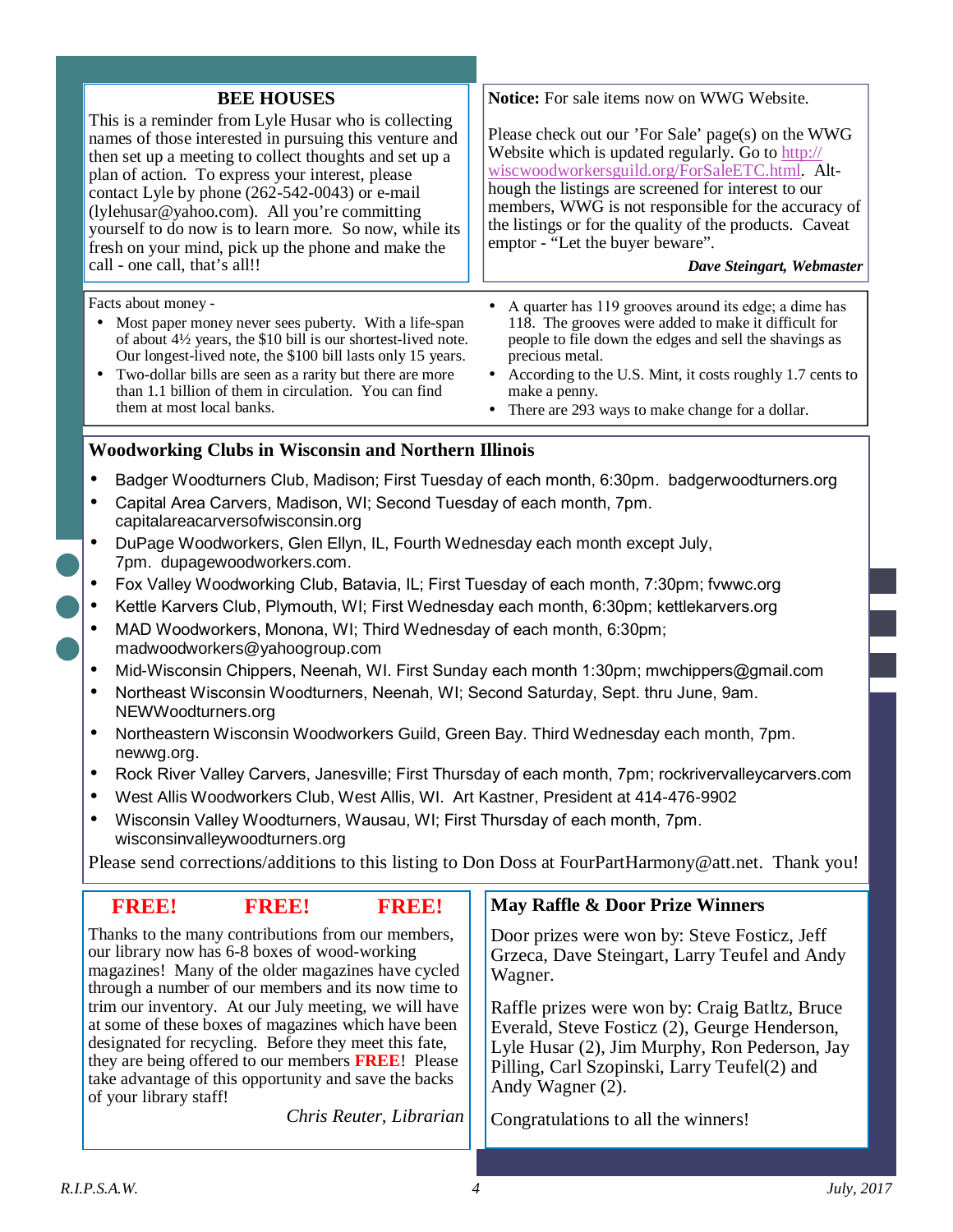### **TOY COMMITTEE**

No updates to report from The Toy Committee but here's some pictures Norm provided of past Santa's Workshop activities. Enjoy!



## **SILENT AUCTION**

Our Silent Auction got going with a big bang! As noted earlier by our esteemed Secretary in the Board Meeting Briefs on page 3, \$130 was added to the WWG treasury! Thanks to all who donated their 'prized possessions' and thanks to all the bidders. With a new list of goodies on the auction block, y'all have another opportunity to add priceless items to your collection. Go get 'em, folks!

Items in the auction are donated by the members, but bidding on the items is open to members and non-members. Any donated item that doesn't receive bids by break-time of the second meeting will either be moved to the monthly raffle program or returned to the donor. Smaller items can be brought in; items too large to bring in will have a picture and detailed description. Proceeds from the auction go directly to the Guild to help cover the cost of



educational activities such as workshops, seminars, lectures and exhibits. For more information, see page 6 as well as the rules posted at the Silent Raffle table.

# **LOCAL WORKSHOP TOUR BEING ORGANIZED**

As has been reported, your Wisconsin Woodworkers Guild is working on putting a tour together of local woodworking shops. A trial run with video has taken place and the results were very encouraging. Thanks to Jim Matthew for stepping up to do the recording. Currently, Jim has five of our members who have volunteered to include their shops on a tour.

Once the shops have been toured, the recordings will be shown at an upcoming WWG meeting, probably early next year. While the format of these presentations has yet to be determined, it is likely that one shop will be shown at a time, followed by a Q&A session.

For security reasons, rest assured that the recordings will NOT be made part of anything that goes outside the Guild. That limitation is specifically directed at any possibility of it going on the Internet. It won't!!

Because requests for touring of club-member workshops has been suggested by so many members, it is conceivable that this may be an ongoing project. Tours of a few workshops might take place each year during the spring through fall timeframe and then shown at a January, February or March meeting. Although seeing a shop that is impeccably appointed will likely be of interest to many, the primary goal is to provide insight so that our members who may have limited space and/or limited resources can discover ways they can enjoy this wonderful hobby within their limitations.

Thanks for your support of this project and your Board as we continue to work toward meeting the needs of our members.

Respectfully, Your Board of Directors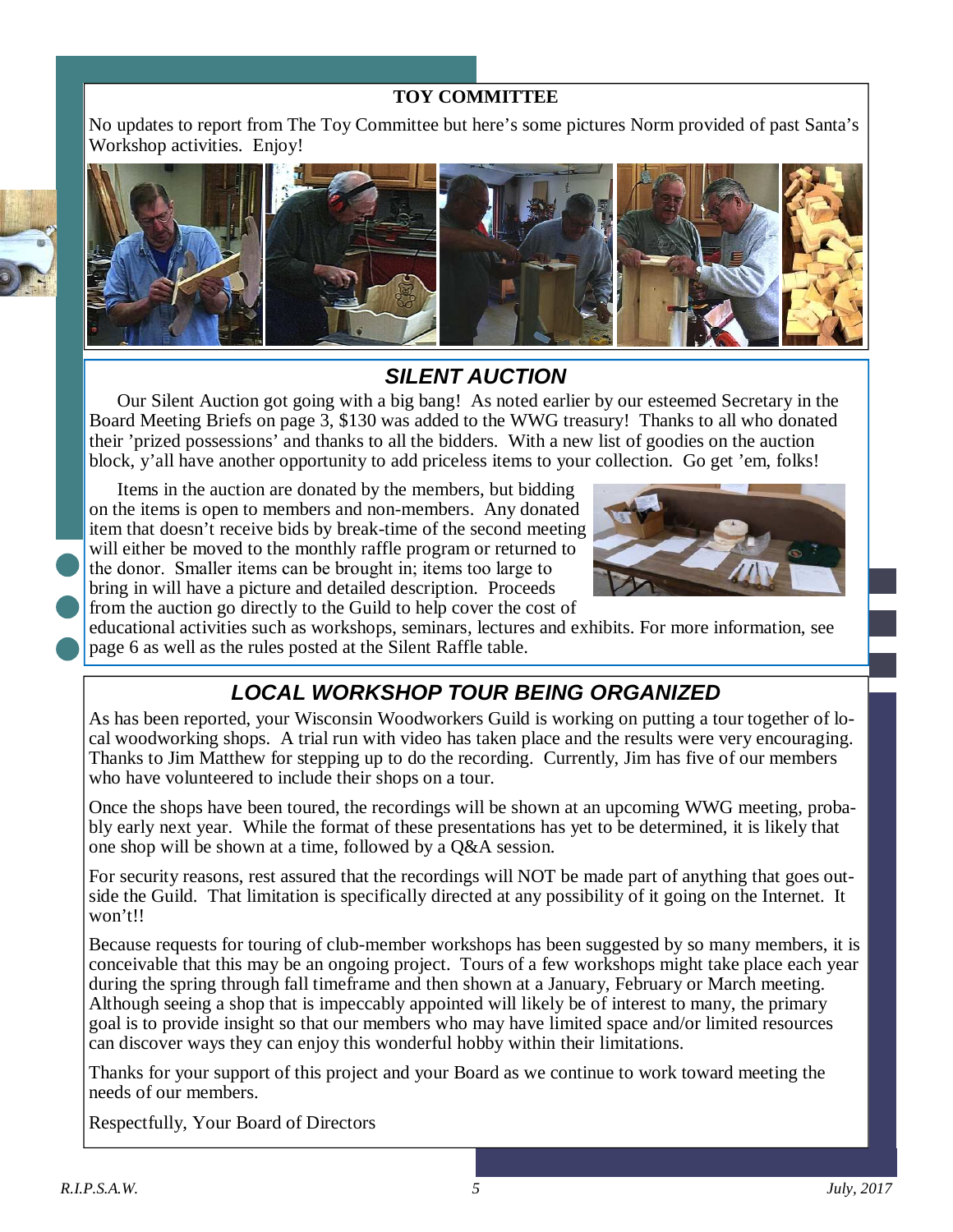Wisconsin Woodworkers Guild SILENT AUCTION

(QUIET, PLEASE!!!)

**DONATED ITEMS ACCEPTED FROM GENEROUS MEMBERS, SPONSORS, FRIENDS, FAMILY, ETC.** 

**ITEMS WILL BE AWARDED TO THE HIGHEST BIDDER. THEY MAY ALSO BE PURCHASED AT ANY GUILD MEMBERSHIP MEETING FOR THE 'BUY IT NOW AT' PRICE AS LISTED FOR EACH ITEM.** 

**ALL MONIES WILL BE HANDLED BY OUR TREASURER** 

**PROCEEDS WILL BE EARMARKED FOR USE BY THE GUILD TO PROVIDE EDUCATIONAL ACTIVITIES SUCH AS WORK-SHOPS, SEMINARS, LECTURES AND EXHIBITS.** 

# *FREE LISTING!*

Does your club have a special event coming up in Wisconsin or northern Illinois? If so, let us know! Send the announcement by e-mail to both Leila Crandall-Frink at leila.frink@gmail.com and Don Doss at fourpartharmony@att.net. We'll try our best to get it listed here. Of course, we reserve the right to edit what you send but we'll likely clear it with you before going to 'press'.

**Lake Country Carvers ANNUAL WOODCARVING** Show, Competition & Sale Free Admission **Silent Auctions** Demonstrations Chain Saw Carving Saturday, August 5, 2017  $10:00-4:00$ 

**FEATURING** Various styles of Carving by Carvers from the Lake Country area and beyond

Lake Country Life Enrichment Center 1306 West Wisconsin Ave. Oconomowoc, WI 53066

> For more information, contact, Ray Burow 920-474-4075

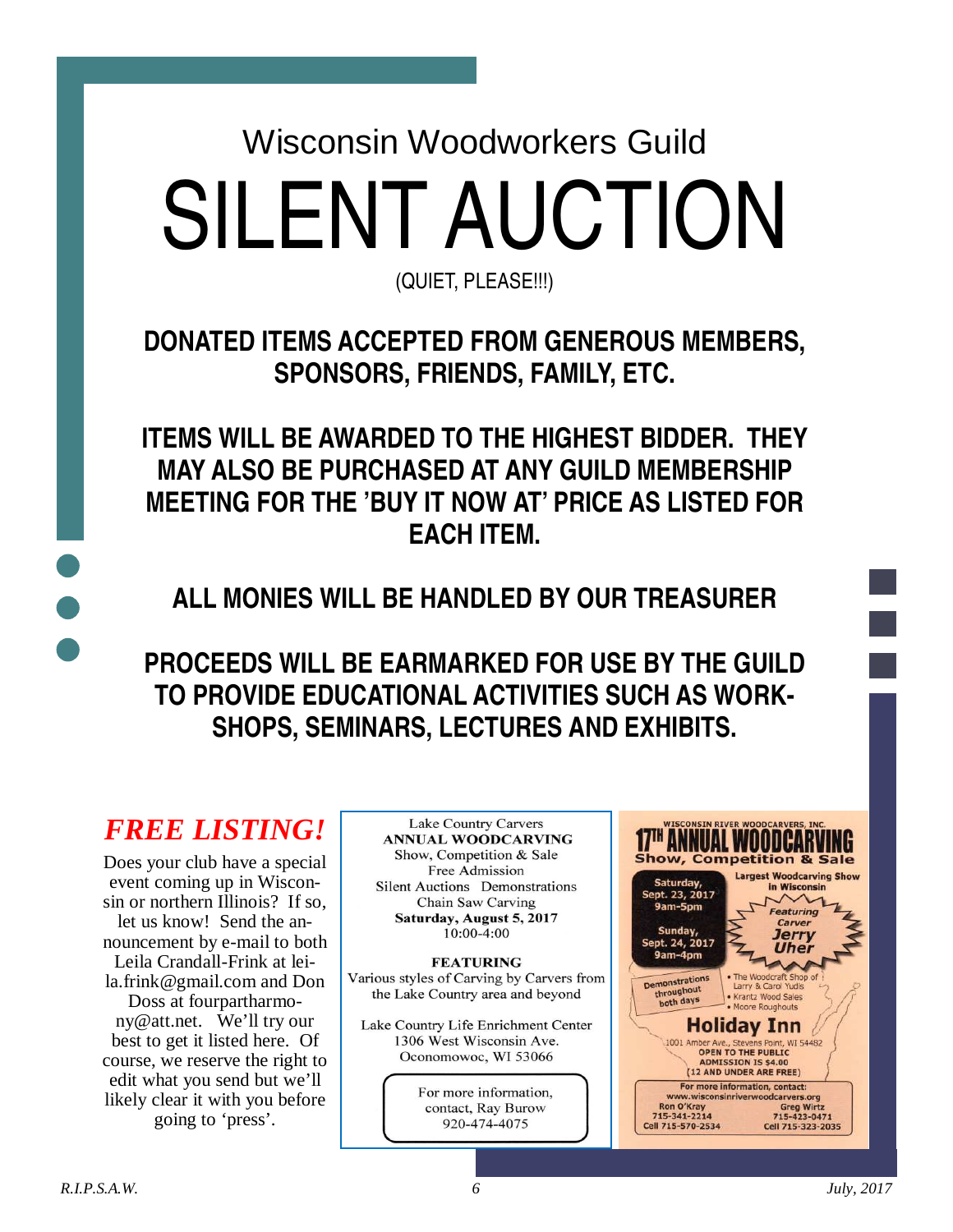

**AIRBRUSHING 101 Greg Waldo** 



**BAND SAW BOX Jim Schlarb** 





**HAND TOOLS - Kevin Seigworth** 





Before



After



Matching Room Divider Multi-Purpose Jig







**METAL SPINNING - Steve Fosticz** 



**SHARPENING - Jay Pilling** 





**JIG MAKING - Jerry Anson PEN TURNING - Dave Drickhamer**